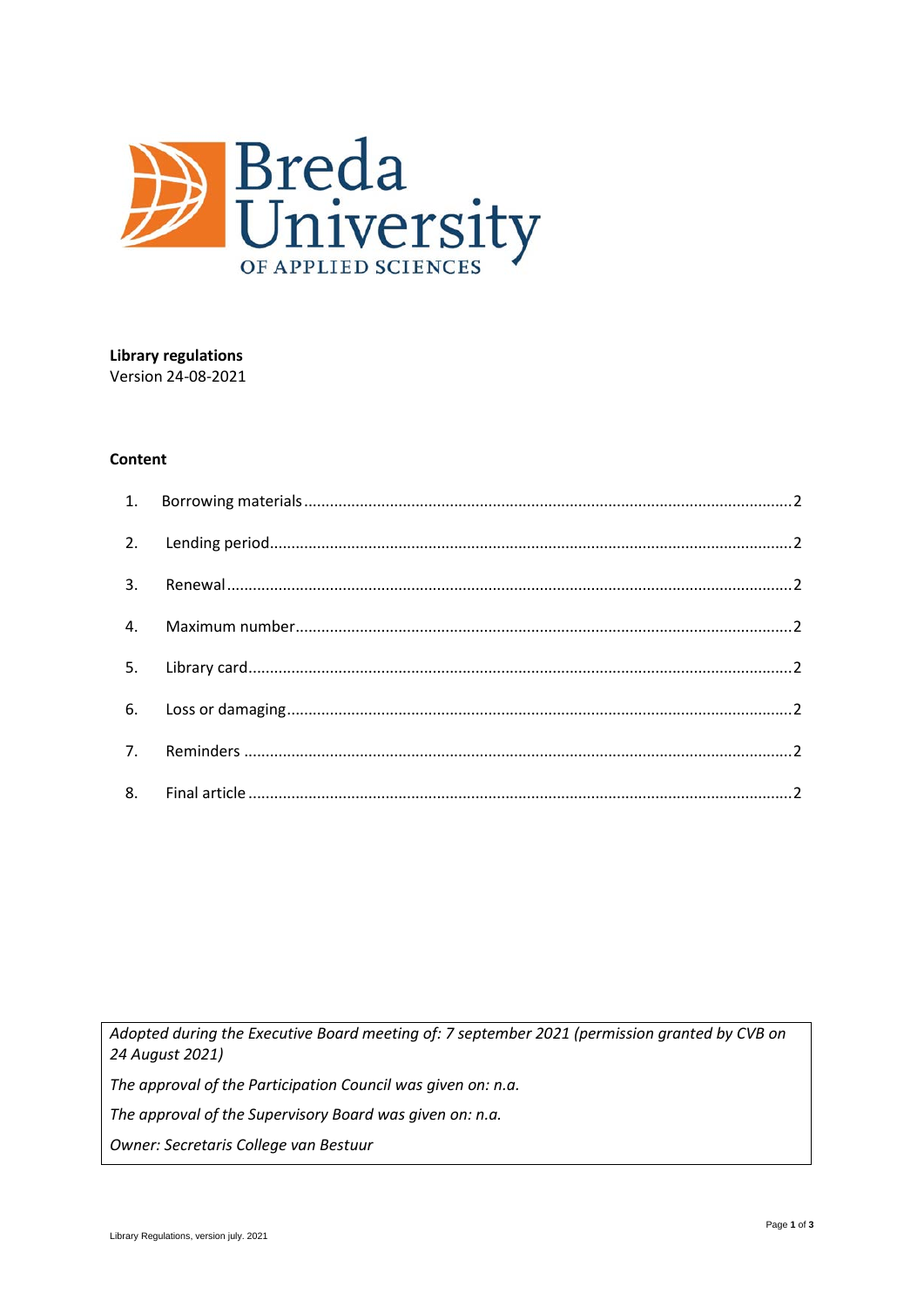## **1. Borrowing materials**

With the exception of reference material, expensive books, bound periodicals, all materials in the Library collection can be taken out.

## **2. Lending period**

The maximum lending period is 90 days for most materials, 1 week for others.

### **3. Renewal**

Unless materials have been reserved by others and provided that renewal is requested within the lending period mentioned, the lending period may be renewed. An item can be renewed for a maximum of 9 times

### **4. Maximum number**

The maximum number of items that may be taken out is 10. Exceptions to this are only possible in specific situations and after consultation with the information specialist of the academy concerned.

### **5. Library card**

To borrow and renew materials you will need your student/staff card

#### **6. Loss or damaging**

When materials are lost or damaged the borrower will be charged with the costs of replacement and repair in addition to  $\epsilon$  10.00 of administration costs per item.

The default replacement costs for Library material are as follow:

- Printed books : € 50,-
- Audiovisual material: € 25,-
- Journal issues /Serials: € 20,-
- Software (computer games etc) :  € 60,-
- Objects (consoles, board games etc.) :  $\epsilon$  200,-

## **7. Reminders**

You will receive a pre-reminder that a Library item is about to become overdue. This will give you the opportunity to renew the item (unless reserved) or return it in time. When the lending period has expired, the Library will charge you for this.  The fine will be €0.40 for each day that the item is overdue.

After 7 days a reminder will be sent, stating that item is overdue (the fine has become €2.00 (5x 0,40), still giving you the opportunity to renew (unless reserved) or return the item.

After 14 days a last reminder is sent, warning you that if not returned within 7 days the item will be assumed to have been lost by the borrower.

After 21 days materials are considered lost and the borrower will be restricted from borrowing, reserving and renewing Library materials. An invoice will be sent to you in accordance with article 6. The fines already accrued will be replaced by these administration costs.